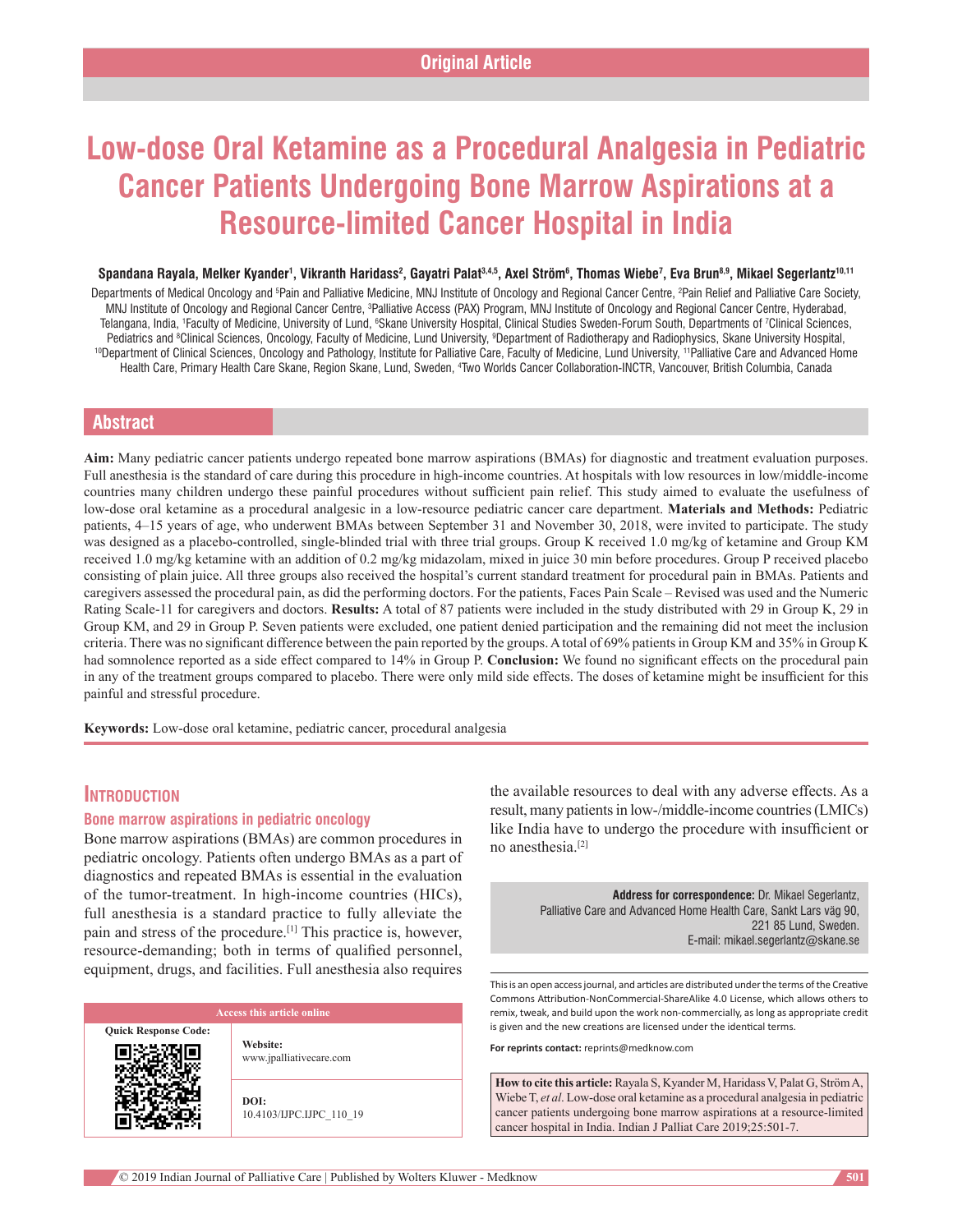# **Pain assessment in pediatric patients**

Pain assessment tools that are based on the patients' self‑reported pain is considered the gold standard for both clinical practice and research. Tools for self‑reported pain can be used in children as young as 4 years old but are less reliable in patients <5 years. Although there are many pain tools in use, the Faces Pain Scale – Revised (FPS-R), developed by the International Association for the Study of Pain in 2001 from the older FPS, is considered the most reliable and useful scale to use in a research setting.<sup>[3-6]</sup> Scales similar to FPS-R, such as the Wong-Baker FPS, are often used in clinical work but are not as reliable in a research setting.<sup>[3-5]</sup> Children 6 years and upward, can utilize visual or verbal numerical scales that can be used by adults such as the Numeric Rating Scale-11 (NRS-11) to self-report pain, but younger children may have trouble using these type of scales.[6] A major weakness with self-reported pain is the risk of children, especially younger children, not being able to separate pain from fear and stress.<sup>[7,8]</sup>

Proper pain management in children is essential both from a humanitarian and from a medical perspective. Patients who have undergone painful procedures without sufficient pain‑relief are more likely to experience higher levels of procedural related fear and anxiety when undergoing other painful procedures.[9] Unmanaged procedural pain has been shown to play a role in decisions by patients and their caretakers to stop adhering to or even abandoning treatment.[10,11]

# **Ketamine**

Ketamine is a dissociative anesthetic agent, an excellent analgesic, comparable to morphine, and exhibits low incidence of respiratory depression, making it suitable for safe pain‑relief both in prehospital care and in the Emergency Department, as well as in palliative care.<sup>[12-14]</sup> In children, ketamine is used for a variety of briefly painful and emotionally disturbing medical procedures.<sup>[15-17]</sup>

Ketamine is commonly administered intravenously or orally. In a low‑resource setting, oral administration has the advantage of easy and resource‑saving as well as entailed with a low risk of adverse effects. Bioavailability is between 8% and 24% when administered orally, due to a significant first‑pass metabolism. Maximum blood levels are reached between 30 and 55 min after ingestion, but variation occurs between individuals.[14,18,19] Administration of oral ketamine for analgesia is recommended at least 30 min before commencing a painful procedure.[20]

Adverse effects include hypertension, nausea, and psychological effects such as agitation, confusion, and hallucinations.[12] The adverse effects are dose‑dependent and are uncommon with sub-anesthetic, low-dose administration.<sup>[12,17,21]</sup>

Ketamine can be used by itself or in a combination with other drugs. When combined it is usually with a benzodiazepine or an opioid to gain a synergistic pain‑relieving and sedative effect.[18,22,23] The combination with benzodiazepines also reduces the risk of psychological side effects.[18,23]

# **Study setting at a low‑resource cancer‑hospital**

The study was performed at a governmental tertiary cancer referral center in India with a catchment area of approximately 35 million inhabitants. The hospital registers >10,000 new patients yearly, of which 450–500 pediatric cancer cases, a majority with hematological malignancies. The hospital is short of staff and medical supplies, with crowded wards and an insufficient capacity to monitor adverse reactions and vital signs. Treatment is free of charge at the hospital for patients living below the poverty line. Patients often come from the underprivileged segments of Indian society, illiteracy is common among patients and their families, and the level of preunderstanding of the child's condition is low. Many patients travel from remote parts of the state and even from other states of India, where access to cancer-care is restricted.<sup>[24]</sup>

Based on earlier studies at the hospital, of pain and pain‑management in pediatric cancer, we have shown that pediatric cancer patients undergo painful procedures without sufficient pain relief. In a placebo-controlled study, we have shown that low‑dose oral ketamine, at a dose of 0.8 mg/kg body weight is a feasible and effective analgesic for pediatric cancer patients undergoing lumbar punctures (LPs).<sup>[25]</sup> Thus, the present study continued the previous work on pain‑management with low-dose oral ketamine for procedural pain in pediatric cancer patients in a low‑resource hospital at a LMIC.

# **Aim**

The primary objective of this study was to assess the effect and safety of low‑dose oral ketamine and to compare the analgesic effect of ketamine solely, to a mixture of ketamine and midazolam as a procedural analgesic for pediatric cancer patients undergoing BMAs in a low‑resource Indian hospital.

# **Materials and Methods**

# **Study design**

This study was designed as a placebo‑controlled, single‑blinded comparative study. Included patients were divided into three groups, Group K received low‑dose oral ketamine, Group KM received a mixture of low‑dose oral ketamine with addition of midazolam and Group P received placebo. In addition, all patients received the current standard treatment of topical analgesic and a weak sedative.

The patients were allocated into one of the three groups with a sequential allocation depending on what day the procedure was performed. Measures were taken to ensure equally sized groups. Proper randomization of patients was not possible at the hospital, due to the lack of resources and proper research infrastructure at the hospital.

Pain-rating was collected from patients, with the FPS–R, and from primary caregivers and the pathologist performing the procedure, with NRS‑11. Adverse effects were noted by hospital staff, by patients, and by their caregivers.

Baseline data and demographics were retrieved from the patients' medical records and from interviews.

# **Inclusion and exclusion criteria**

All pediatric patients between the ages of 4 and 15 years, with a scheduled BMA, during the study period from September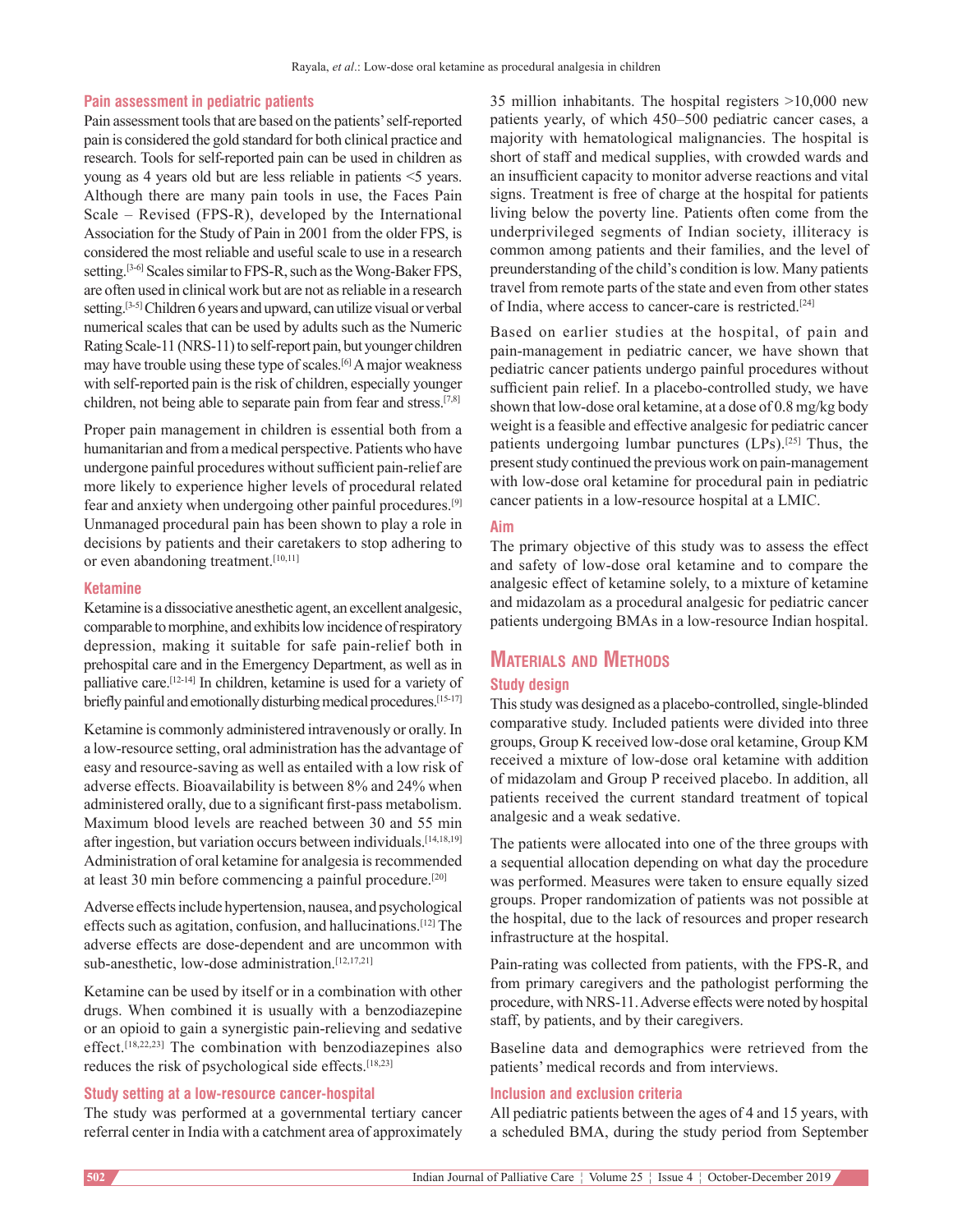31 to November 30, 2018 were invited to participate. Only patients who either gave informed consent or who had caregivers that could give informed consent, were included in the study. Patients older than 15 years of age were excluded since they are considered adults and were treated in the adult ward. Children younger than 4 years were considered unable to accurately self‑report their pain. Patients who could or would not report their pain were excluded from the study. Patients who underwent more than one BMA during the period of data collection were included only once.

### **Bone marrow aspirations**

All BMAs were performed in the same room, by experienced pathologists and in a standardized way, from the posterior superior iliac spine. Caregivers together with staff were involved in restraining the child during the BMA. The staff involved had no knowledge of which patients had chosen to participate in the study or which group the included patients were assigned to.

# **Analgesia protocol**

All patients received local standard treatment for patients undergoing BMAs; consisting of a topical analgesic cream (EMLA®) and a weak oral sedative, Triclofos (Pedicloryl®), ahead of the procedure. Just before the BMA, an injection of local anesthesia consisting of 2% lignocaine hydrochloride (LOX®) was given to the area of the procedure by the pathologist performing the BMA.

Group K received 1 mg/kg of ketamine hydrochloride (Aneket®) mixed with mango juice (Maaza®). Group KM received 1 mg/kg of ketamine hydrochloride with an addition of 0.2 mg/kg midazolam hydrochloride (Mezolam®) mixed with mango juice. Group P received an equal amount of regular mango juice. The juice was then administered 30 min ahead of the BMA.

### **Statistical analysis**

A statistical power calculation was carried out before commencing the data collection. Based on previous studies, we assumed the true mean difference between patients having the intervention and those not having the intervention to be 1.5 with a pooled standard deviation of 2. With these assumptions, the groups would require 29 patients each, for a total of 87 patients, to reject the null hypothesis with 80% power. Probability of Type-I-error (alpha) associated with this calculation was 5%.

Statistical analysis of the data was performed with IBM SPSS Statistics version 24, Armonk, NY, USA. The Kruskal–Wallis test was utilized to calculate the significance of the difference between the groups since the data on self‑reported pain collected was independent samples on an ordinal scale with limited values. A value of *P* < 0.05 was considered statistically significant.

#### **Ethical approval**

Ethical approval for this study was granted by the Local Ethics Committee at the hospital. A consent form approved by the local ethics committee was used and signed by the participating patients' caregiver. All patients and caregivers were given both oral and written information about the study. The written information was translated into the local language Telugu, as was the consent form. Additional information about the study was available in both English and Telugu on request*.* The patients were given age‑appropriate information. If illiterate, the information was given orally, with a thumb-imprint on the consent form. All participation was voluntary, and the participants were informed that they could withdraw from the study at any time, without consequences.

# **Results**

# **Study population**

A total of 87 patients aged 4–15 years, together with their caregivers, met the inclusion criteria and accepted to participate in the study. Each group; K, KM, and P were allocated with 29 patients. Seven patients were excluded; one patient denied participation and the remaining did not meet the inclusion criteria.

Three BMA procedures originally included in the study were excluded from Group KM since, due to an administrative error, the patients had already participated in the study. One patient was excluded from Group K due to a communication error where the procedure was performed immediately after administration of the juice mix.

The majority of the patients  $(n = 43, 51\%)$  performed their BMA as a diagnostic procedure. The most common diagnosis was acute lymphoblastic leukemia (*n* = 30, 35%). There were no significant differences between groups regarding weight and age. Median age, in the entire cohort, was 8 (4–15) years. Group P had a majority of females (55%), whereas in both Group K and Group KM, the majority were male patients (55%) and 59%, respectively). The median average number of previous BMAs was 1 (0–5). None of the included patients in the study received any other pain-medications on the day of the procedure [Table 1].

# **Demographics**

Mothers were the most common primary caregivers, in 83% of the patients. A majority of patients (61%) lived in rural areas and 66% of the patients had to travel more than 100 km to reach the hospital. The monthly average family income was 8665 Indian Rupees, which equals about 4 United States Dollars per day. Sources of income were mainly day labor, unqualified labor, and agricultural work. Illiteracy was common, reported by a third of the primary caregivers and in another third, only a primary educational level was reached. A majority of patients were below school age or in their age-appropriate grade, while 13% had fallen behind one or more grades [Table 2].

# **Analgesic administration**

All patients received a topical analgesic cream, EMLA®, on the area involved in the procedure on average 68.5 min before procedure with no significant differences between the groups. All patients except 9 also received triclofos on an average 65.9 min before the procedure; the patients who did not receive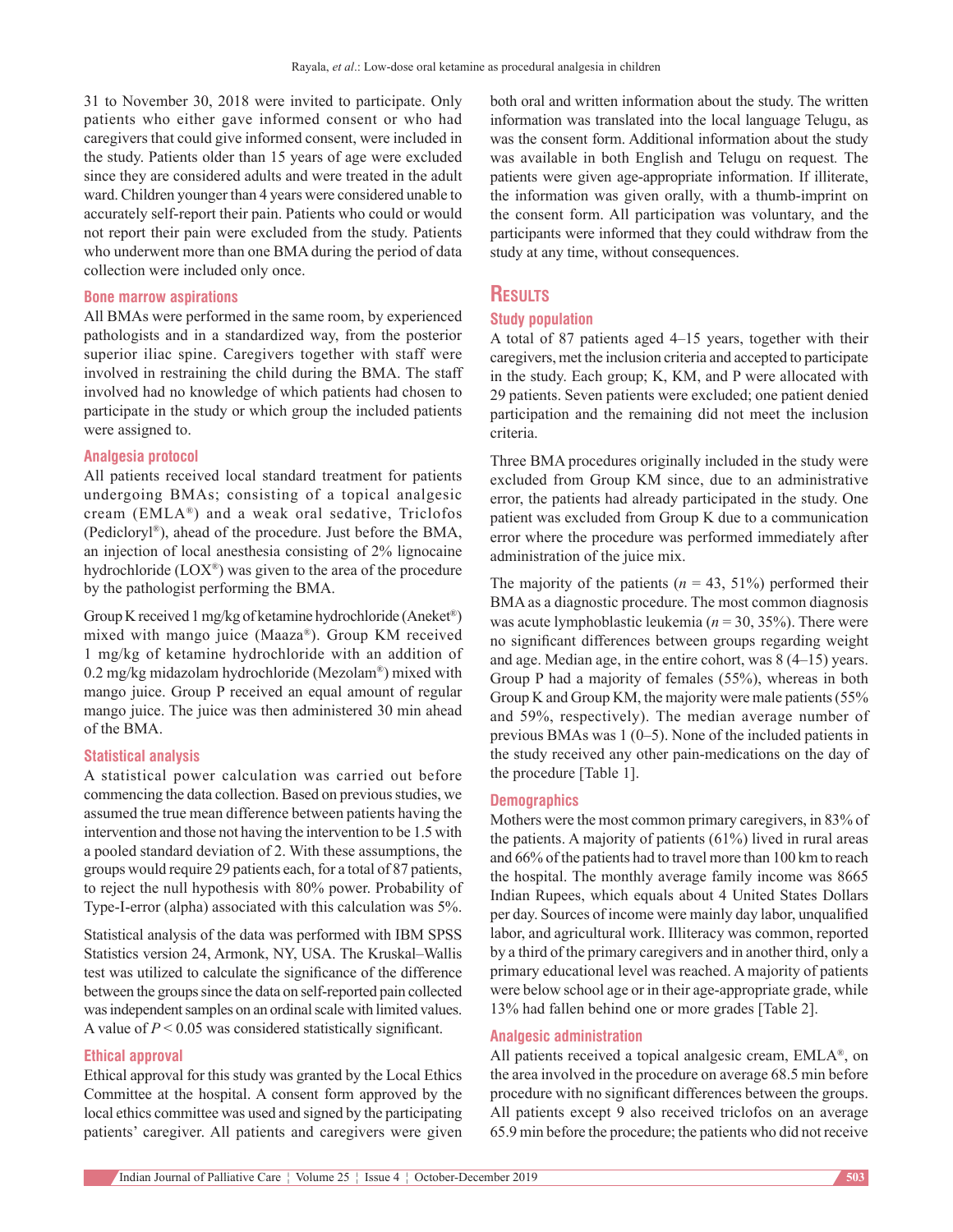| $\cdots$ success which can the unit control given to |                                                      |                  |                   |                  |                |  |
|------------------------------------------------------|------------------------------------------------------|------------------|-------------------|------------------|----------------|--|
| <b>Patient data</b>                                  | <b>Categories</b>                                    | Group K $(n=29)$ | Group KM $(n=29)$ | Group P $(n=29)$ | Total $(n=87)$ |  |
| Sex, $n$ (%)                                         | Female                                               | 13(45)           | 12(41)            | 16(55)           | 41(47)         |  |
|                                                      | Male                                                 | 16(55)           | 17(59)            | 13(45)           | 46(53)         |  |
| Age                                                  | Mean, years                                          | 9.1              | 8.1               | 8.0              | 8.4            |  |
|                                                      | Median (minimum-maximum), years                      | $9(4-14)$        | $7(4-14)$         | $8(4-15)$        | $8(4-15)$      |  |
| Weight                                               | Mean, kilos                                          | 22.2             | 20.5              | 20.2             | 21.0           |  |
|                                                      | Median (minimum-maximum), kilos                      | $20(10-43)$      | $15(10-47)$       | $19(11-36)$      | $20(10-47)$    |  |
| Diagnosis, $n$ $\left(\frac{9}{6}\right)$            | Unknown                                              | 11(38)           | 17(61)            | 15(54)           | 43(51)         |  |
|                                                      | ALL                                                  | 15(52)           | 5(18)             | 10(36)           | 30(35)         |  |
|                                                      | AML                                                  | 2(7)             | 2(7)              | 1(4)             | 5(6)           |  |
|                                                      | Other                                                | 1(3)             | 4(14)             | 2(7)             | 7(8)           |  |
| Previous number of BMAs                              | Mean                                                 | 1.1              | 1.3               | 0.8              | 1.1            |  |
|                                                      | Median (minimum-maximum)                             | $1(0-3)$         | $1(0-5)$          | $1(0-3)$         | $1(0-5)$       |  |
| Ongoing pain medication                              | Patients with on-going pain medication,<br>$n\ (\%)$ | 3(10)            | 0(0)              | 0(0)             | 3(3)           |  |

# **Table 1: Baseline data on the three study groups**

BMAs: Bone marrow aspirations, ALL: Acute lymphoblastic leukemia, AML: Acute myeloid leukemia

# **Table 2: Demographic data of the three study groups**

| Demographic variable                 | <b>Categories</b>            | Group K $(n=29)$ | Group KM $(n=29)$ | Group P $(n=29)$ | Total $(n=87)$ |
|--------------------------------------|------------------------------|------------------|-------------------|------------------|----------------|
| Primary caregiver, $n$ (%)           | Mother                       | 22(76)           | 25 (86)           | 24 (86)          | 71 (83)        |
|                                      | Father                       | 6(21)            | 1(3)              | 4(14)            | 11(13)         |
|                                      | Other                        | 1(3)             | 3(10)             | 0(0)             | 4(5)           |
| Distance from hospital (km), $n$ (%) | $0 - 100$                    | 7(27)            | 9(31)             | 11(44)           | 27(34)         |
|                                      | 101-500                      | 14(54)           | 15(52)            | 11(44)           | 40(50)         |
|                                      | >500                         | 5(19)            | 5(17)             | 3(12)            | 13(16)         |
| Rural or urban, $n$ (%)              | Rural                        | 19(66)           | 17(63)            | 15(56)           | 51 (61)        |
|                                      | Urban                        | 10(35)           | 10(37)            | 12(44)           | 32(39)         |
| Family monthly income, INR (USD),    | Mean                         | 8804             | 9208              | 8037             | 8665           |
| $n\ (\%)$                            | $<$ 5000 ( $\sim$ 70)        | 5(18)            | 6(25)             | 7(26)            | 18(23)         |
|                                      | 5000-10,000 $(\sim 70-140)$  | 16(57)           | 12(50)            | 13 (48)          | 41(52)         |
|                                      | 10,001-15,000 (140-210)      | 6(21)            | 5(21)             | 7(26)            | 18(23)         |
|                                      | >15,000(210)                 | 1(4)             | 1(4)              | 0(0)             | 2(3)           |
| Patient education level, $n$ (%)     | Not in school due to low age | 6(21)            | 10(35)            | 7(25)            | 23(27)         |
|                                      | Age appropriate grade        | 19(66)           | 14(48)            | 18(64)           | 51 (59)        |
|                                      | Age inappropriate grade      | 4(14)            | 4(14)             | 3(11)            | 11(13)         |
|                                      | Not enrolled in school       | 0(0)             | 1(3)              | 0(0)             | 1(1)           |
| Caregiver education level, $n$ (%)   | Illiterate                   | 9(32)            | 7(25)             | 12(43)           | 28(33)         |
|                                      | Grade 1-8                    | 10(35)           | 12(43)            | 6(21)            | 28 (33)        |
|                                      | Grade 9-12                   | 7(25)            | 6(21)             | 8 (28)           | 21(25)         |
|                                      | Tertiary education           | 2(7)             | 3(11)             | 2(7)             | 7(8)           |

USD: United States dollar, INR: Indian rupees

triclofos did not receive the medication due to previous adverse effects. All patients received an injection of local anesthesia, lignocaine hydrochloride, at the site of the BMA before the procedure [Table 3].

All patients took their mixture of mango-juice with drugs, according to their allotted group. The average interval between the administration of the juice and BMA was 39.4 min in the whole study-group, and 41.3, 36.7, and 40 min in Group K, KM, and P, respectively [Table 3].

Patients and caregivers were successfully kept blinded regarding the content of the juice.

# **Pain score**

The median pain score reported by patients was 4 (range: 0–10) in Group K, 4 (0–10) in Group KM, and 3.5 (0–10) in Group P. The difference between the groups is not statistically significant (Kruskal–Wallis *P* = 0.567). Median pain-score reported by caregivers in Group K was  $5(0-10)$ ,  $5(0-10)$ in Group KM, and  $5(0-10)$  in Group P and there was no significant difference between the groups ( $P = 0.727$ ). Finally, the median pain score reported by hospital staff was  $4(1-7)$ in Group K, 5 (1–6) in Group KM, and 4 (0–8) in Group P with no statistically significant difference  $(P = 0.548)$ [Table 4 and Figures 1‑3].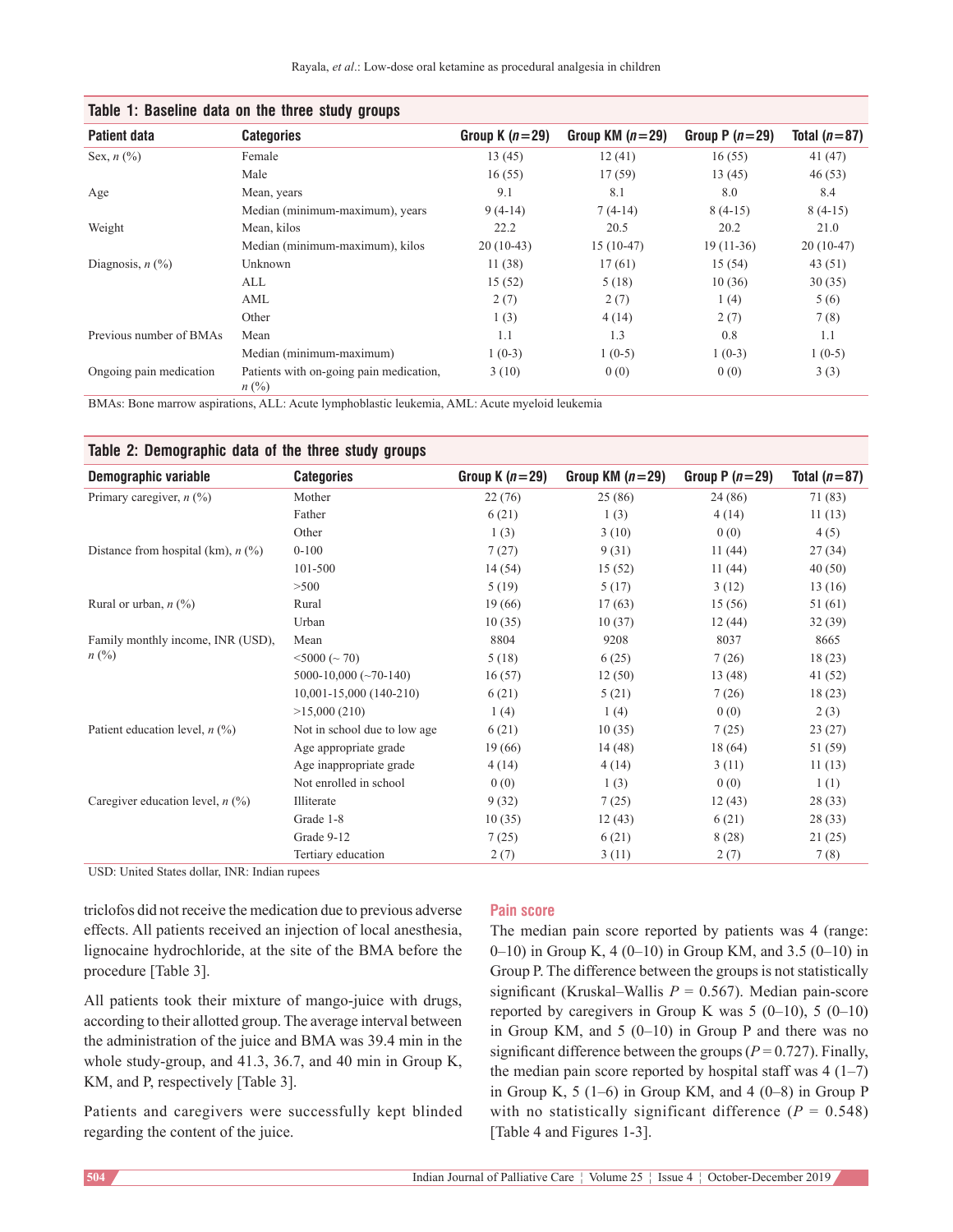| TANIO OI TIIIMINOOIO MMIM OII IIIO IIIIOO OIMMY MIOMPO |                          |                  |                   |                  |                |  |
|--------------------------------------------------------|--------------------------|------------------|-------------------|------------------|----------------|--|
| <b>Patient data</b>                                    | <b>Categories</b>        | Group K $(n=29)$ | Group KM $(n=29)$ | Group P $(n=28)$ | Total $(n=86)$ |  |
| Interval between EMLA and BMA,                         | Mean                     | 73.2             | 69.9              | 62.1             | 68.5           |  |
| min                                                    | Median (minimum-maximum) | $71(31-106)$     | $64(35-118)$      | $60(28-120)$     | $64.5(28-120)$ |  |
| Interval between triclofos and BMA,                    | Mean                     | 66.3             | 69.2              | 62.3             | 65.9           |  |
| min                                                    | Median (minimum-maximum) | $65(17-104)$     | $63.5(33-114)$    | 57.5 (38-115)    | $62(17-115)$   |  |
| Interval between juice administration                  | Mean                     | 41.3             | 36.7              | 40.0             | 39.4           |  |
| and BMA, min                                           | Median (minimum-maximum) | 41 $(29-56)$     | $36(23-47)$       | $39.5(27-69)$    | $40(23-69)$    |  |
| Interval between BMA and interview.                    | Mean                     | 42.8             | 52.3              | 44.9             | 46.7           |  |
| min                                                    | Median (minimum-maximum) | $38(10-102)$     | $40(21-252)$      | $40(8-130)$      | $39(8-252)$    |  |
|                                                        |                          |                  |                   |                  |                |  |

# **Table 3: Analgesic data on the three study groups**

BMA: Bone marrow aspiration

|  |  | Table 4: Pain score and comparison between groups |  |
|--|--|---------------------------------------------------|--|
|  |  |                                                   |  |

| <b>Variable</b>           | <b>Categories</b> | <b>Group K</b> | <b>Group KM</b> | <b>Group P</b> |
|---------------------------|-------------------|----------------|-----------------|----------------|
| Pain score                | $\boldsymbol{n}$  | 29             | 28              | 28             |
| by patient                | Median $(Q1-Q3)$  | $4(2-6)$       | $4(3-6)$        | $3.5(1.5-4.5)$ |
|                           | Overall $P$       |                | 0.567           |                |
| Pain score                | n                 | 29             | 29              | 29             |
| by caregiver              | Median (Q1-Q3)    | $5(4-6)$       | $5(2-5)$        | $5(3-7)$       |
|                           | Overall $P$       |                | 0.727           |                |
| Pain score                | $\boldsymbol{n}$  | 29             | 29              | 29             |
| by procedure<br>performer | Median (Q1-Q3)    | $4(3-6)$       | $5(3-5)$        | $4(2-6)$       |
|                           | Overall $P$       |                | 0.548           |                |

The Kruskal-Wallis test was used for overall comparisons

# **Adverse effects**

Somnolence or drowsiness was the most common adverse effects, experienced by 20 (69%) patients in Group KM and 10 (35%) patients in Group K. The patients who reported somnolence were affected for a few hours following the procedure and could be awakened by the light stimulus. Four (14%) patients from Group P also reported somnolence. No psychological side effects, such as agitation or hallucinations were recorded. One patient from Group P left the hospital before being questioned about adverse effects.

# **Discussion**

In the present study, we found no significant effects on the procedural pain during BMA whether placebo, ketamine, or ketamine with an addition of midazolam were administered. This in contrast to our previous study, Rayala *et al*.,[25] in which significantly reduced procedural pain was seen in patients undergoing LPs receiving oral ketamine, even in a dose lower than in the present study, and compared to patients receiving only local analgesia. No significant side‑effects were seen in this study.

The lack of effect in the present study, in contrast to Rayala *et al*.,[25] may be contributed to several differences between the studies. First, the study by Rayala *et al*. was conducted on patients undergoing LPs which, although they are painful invasive procedures, does not allow the results from that study to be directly applied to the present study. BMA is a more painful procedure, and as such procedural analgesia requires more



**Figure 1:** Box plot diagram of the dispersion of self-reported pain score. Interquartile range (IQR  $=$  Q3 - Q1) is represented by the box. Outliers are defined as  $>1.5$  interquartile range from the nearest quartile. Whiskers stretch to the largest/smallest value that is not an outlier

potent medications. In HIC, full anesthesia is common practice. Accordingly, we increased the dosage of ketamine and added midazolam to one group of patients to obtain an anxiolytic effect, and thus to decrease the total experience of pain.

In other studies, using oral ketamine as a procedural anesthetic, doses between 2.5 and 5 mg/kg were applied without serious side effects.[20,26‑28] The current literature suggests that the upper limit for giving ketamine in a sub‑anesthetic dose, with low physiological impact and low impact on cognition, is considered to be 0.3 mg/kg intravenously. Above 0.3 mg/kg the physiological impact increases with larger doses, reaching a fully dissociative, anesthetic state at  $\geq 1.0$  mg/kg intravenous ketamine.[29] Since the bioavailability of oral ketamine is low, only about 8%–24%, a dose of 1 mg/kg is still a relatively low dose.[14,18,19] However, these studies were performed in HIC, on patients with completely different demographic profiles compared to the present study and importantly, access to monitoring vital functions and managing potential adverse effects. Study results based on patients in HIC may not be directly applied to patients in L/MIC settings.[30] Coexisting medical conditions as malnutrition, as well as patients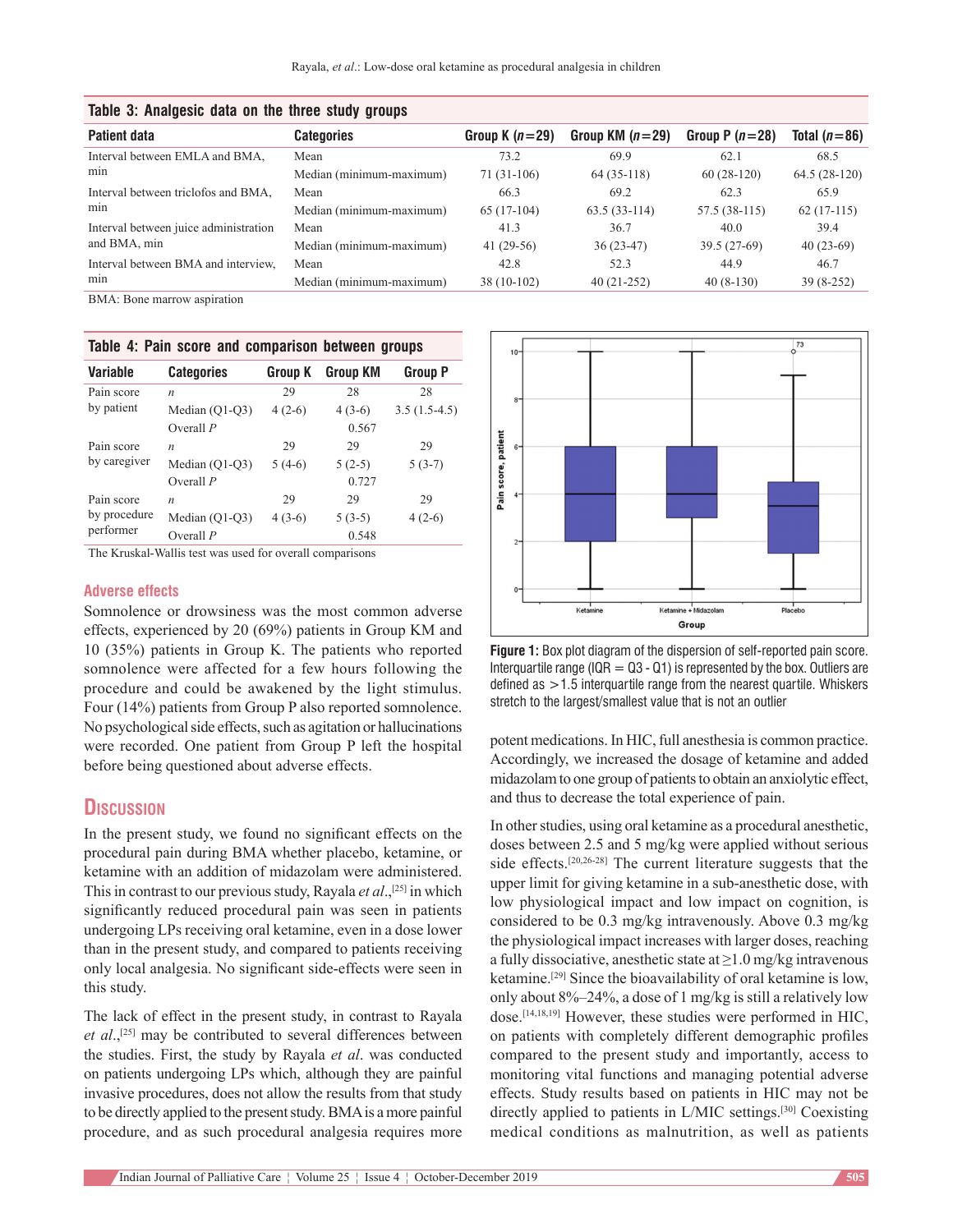

**Figure 2:** Box plot diagram of the dispersion of caretaker-reported pain score. Interquartile range ( $IQR = Q3 - Q1$ ) is represented by the box. Outliers are defined as  $>1.5$  interquartile range from the nearest quartile. Whiskers stretch to the largest/smallest value that is not an outlier

preunderstanding and level of hospital‑resources are among important factors that can influence results in medical trials. Thus, one should question the appropriateness of transferring treatment protocols from HIC to LMIC.

In addition, besides more painful, a BMA is also more stressful and traumatic than an LP. Indeed, many of the children were afraid during the procedure. There was no psychological preprocedural preparation and BMAs were carried out in a stressful environment not adjusted to pediatric patients, by an unknown staff, and without direct contact and comfort from their caregivers. In the earlier mentioned study on  $LPs^{[26]}$  this procedure was performed by familiar doctors in a well-known environment at the pediatric ward and with the caretaker close and present.[25]

These differences might explain the discordant results between the two studies.

Second, All instructions and all interviews were conducted in local languages(Telugu or Hindi). However, due to the crowded environment, the evaluating interviews could not be conducted either privately or separate for patient and caretaker. This may have influenced the pain reported by patients. However, interviews were performed soon after the procedure, and the interviews were performed in a standardized way by the same staff members, increasing the reliability of the data collected.

A proper randomization protocol would have been the preferable method for assigning patients to different groups to reduce the risk of selection bias. This, however, was not possible at the hospital since many of the hospital personnel involved in the study were unaccustomed to conducting scientific studies. The different groups (K, KM, and P) in this study were large enough to eliminate any significant differences in demographic data.



**Figure 3:** Box plot diagram of the dispersion of pain score reported by the doctor performing the procedure. Interguartile range (IQR  $=$  Q3 - Q1) is represented by the box. Outliers are defined as  $>1.5$  interquartile range from the nearest quartile. Whiskers stretch to the largest/smallest value that is not an outlier

In the current study, with the given prerequisites at a low-resource hospital, we have probably given too low doses, of both ketamine and midazolam, to achieve sufficient pain‑relief in BMA. If adequate analgesia is possible to obtain, with sub-sedative and risk-free doses, needs to be further investigated.

# **Conclusion**

In the present study, we found no significant effects on the procedural pain during BMA whether placebo, ketamine or ketamine with an addition of midazolam, in the current low doses, was administered. It is of critical importance that adequate analgesia can be offered to all children undergoing painful procedures, including the underprivileged children in LMICs. Further studies should focus on doses and combinations of drugs, as well as the preprocedural preparation and the physical and psychological environment during the procedure.

# **Acknowledgments**

We would like to thank MNJIORCC, Hyderabad, for providing resources, and the patients and families participating in the study, making this work possible in the interest of future patients and families. We also would to thank Two Worlds Cancer Collaboration, Canada, and Pain Relief and Palliative Care Society, Hyderabad, India, for providing resources and support.

### **Financial support and sponsorship**

Travel grant was provided by The Swedish International Development Cooperation Agency.

# **Conflicts of interest**

There are no conflicts of interest.